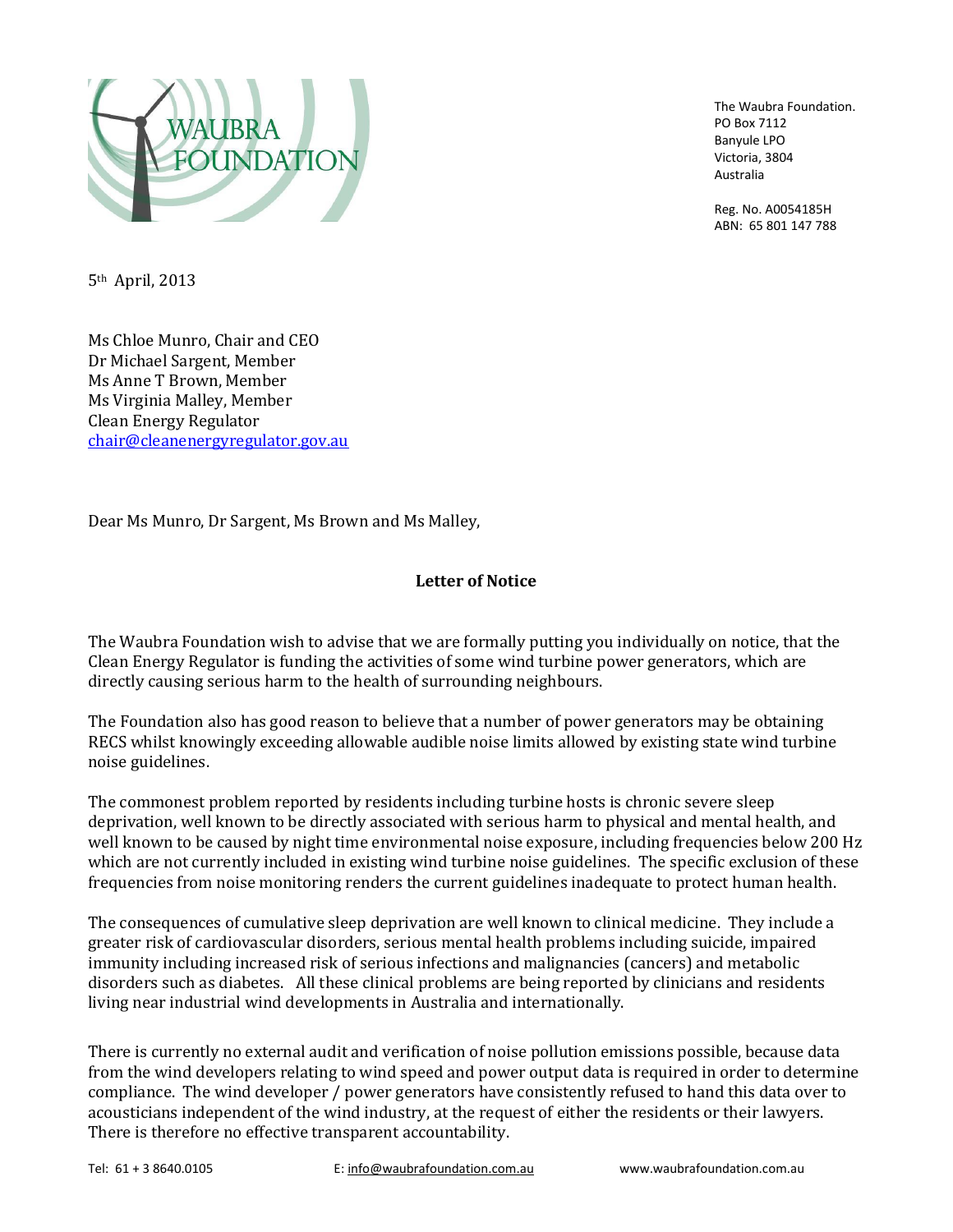We understand that you have been notified by Senator John Madigan during Senate Estimates in Federal Parliament on 11th February, 2013 of an email from a staff member from the Victorian Department of Planning, indicating that the Waubra Wind Development may be operating without evidence of compliance with existing wind turbine noise regulations, as is required by the Renewable Energy Act.

That is, that Acciona Pty Ltd have not been issued with a certificate of compliance in relation to noise, and is, therefore, operating in breach of its conditions of planning consent. This breach has continued for almost three and a half years, and appears to be incapable of remedy. Accordingly, Acciona Pty Ltd should not have been accredited to receive Renewable Energy Certificates (RECs). **In other words, there are concerns that Acciona's Waubra Wind Development may be fraudulently obtaining RECS from your organization.**

The state noise pollution regulatory authorities who are meant to be in charge of verifying compliance with those state guidelines, have consistently failed to investigate adequately, independently of the wind developer, in a timely and transparent manner, despite being made well aware of the severity of the health and sleep problems these residents are experiencing, including the home abandonments.

The rural residents impacted adversely by this noise pollution currently have no faith in the state based noise regulatory authority's intention or ability to adequately continuously monitor the noise pollution, and nor does the Waubra Foundation. This is why there is an urgent requirement for completely independent and continuous transparent, publicly available monitoring of the noise pollution, in order to verify the accuracy of the claims of compliance from both the state regulatory authorities and the wind developers, to ensure that the power generators are not breaking current state noise laws, and thereby obtaining RECS from your organisation fraudulently.

We note that the Federal Parliament Senate inquiry recommendations from the Inquiry into the Social and Economic Impact of Rural Wind Farms from June 2011 recommended "urgent" research, including the investigation of the acoustic spectrum inside the homes of sick people. This has not yet occurred, some 20 months later. We are aware of over 40 families who have abandoned their homes, because of the severity of the health problems their family members have suffered. Some of these conditions are potentially life threatening.

We also note that a motion proposed by Ms Judi Moylan MHR on  $10<sup>th</sup>$  May 2012, was passed in the Australian Federal Parliament House of Representatives, which included the following provisions:

- that the NHMRC's 2010 rapid review "should not be principally relied upon to inform planning guidelines" (at 5)
- calls on government authorities to "adopt cautious planning policies" and provide "adequate buffer zones" (at 9) and
- calls upon State and Local approval processes to require wind farm developers to indemnify against potential health issues (at 10)

We bring your attention to the following statement issued in December 2012 as part of an acoustic survey conducted in the same month in Wisconsin by a collaboration of acousticians including those working for the wind developers. The team included Dr Paul Schomer, the current Standards Director of the Acoustical Society of America. Their joint report stated the following:

"*The four investigating firms are of the opinion that enough evidence and hypotheses have been given herein to classify LFN and infrasound as a serious issue, possibly affecting the future of the industry. It should be addressed beyond the present practice of showing that wind turbine levels are magnitudes below the threshold of hearing at low frequencies"*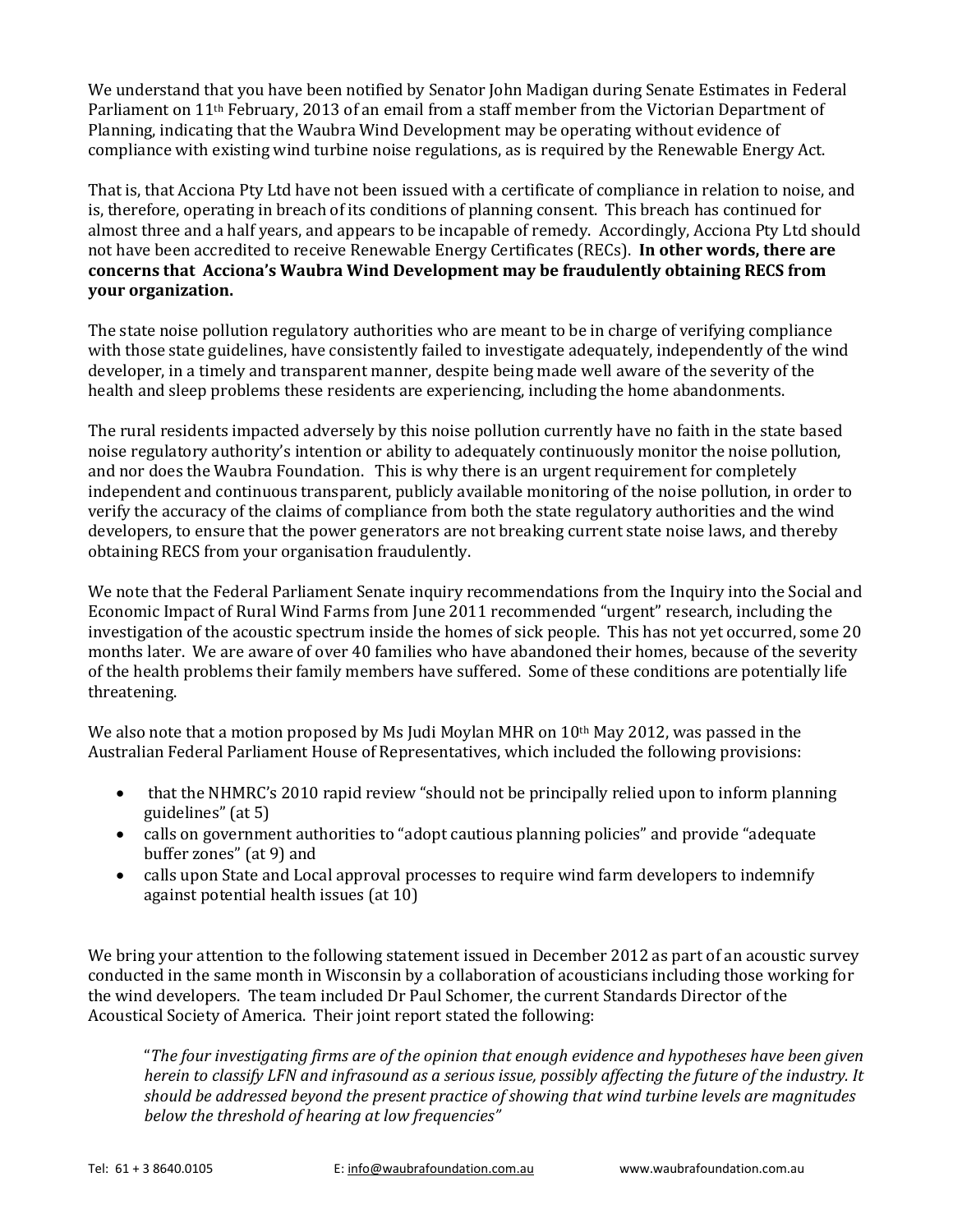We further advise that during a tribunal hearing in Victoria, on 6<sup>th</sup> March, 2013, concerning Infigen's proposed Cherry Tree Wind Development, Commissioners Wright and Liston stated

"*The Tribunal finds itself in a position where there is some direct evidence and much anecdotal evidence that people living in proximity to wind farms experience deleterious health effects, and those effects are of the same type, being sleep disturbance, increased anxiety, headaches, and pressure at the base of the neck.*

*There is clearly an association between wind farms and the symptoms that have been described"*

The Waubra Foundation's field research, and the data collected by others in Australia independent of the Foundation has confirmed that these deleterious effects on sleep and other symptoms are being reported out to 10km from existing wind developments, and that a significant proportion of the local population's sleep is adversely affected. For example, Mr Wang, a Masters student from Adelaide University, found in a population survey at Waterloo involving 75 households within 5km of the Waterloo Wind Development, that 50% of the respondents were moderately to severely affected by the noise. Details of Mr Wang's survey and others at Waterloo and Cullerin are contained in my statement of evidence, attached.

The characteristic acoustic signature of wind turbine noise has been measured by an independent acoustician 8km from the nearest wind turbine, inside and outside the home of a severely sleep deprived resident, at a time when both the resident and the acoustician could clearly hear the audible component of that noise. This resident has now chosen not to host 6 wind turbines himself, because of the negative impact of the wind turbine noise on his health, and the effect on his neighbours. Research from 1985 conducted by NASA clearly shows that this information about wind turbine generated infrasound and low frequency noise propagation to distances of 10km and beyond was known almost 30 years ago.

We have also attached additional information for your careful consideration, including Dr Bob Thorne's case series of residents living for over 2 years near 2 Victorian wind developments. Dr Thorne's data, found the health of residents living near wind developments was worse even than data from hospital inpatients (p8, Table 3.1.2). This finding is in accordance with our own field research, and reports from clinicians, and from residents, and is consistent with current peer reviewed published research relating to the effects of chronic sleep deprivation and chronic stress.

Through this communication, you have been made aware of the suffering being caused to residents living in the proximity of the Acciona Waubra wind development, where numerous families have been forced to abandon their homes. You have the power to rectify this. Should you fail to act appropriately, your responsibility to affected residents, sounding in compensatory damages, must be considerable.

We request that the Clean Energy Regulator immediately acknowledge receipt of this communication and indicate what courses of action it proposes to take, with a view to dealing appropriately with the critically important information this letter contains.

Yours faithfully,

Elamin

Dr Sarah Laurie, CEO